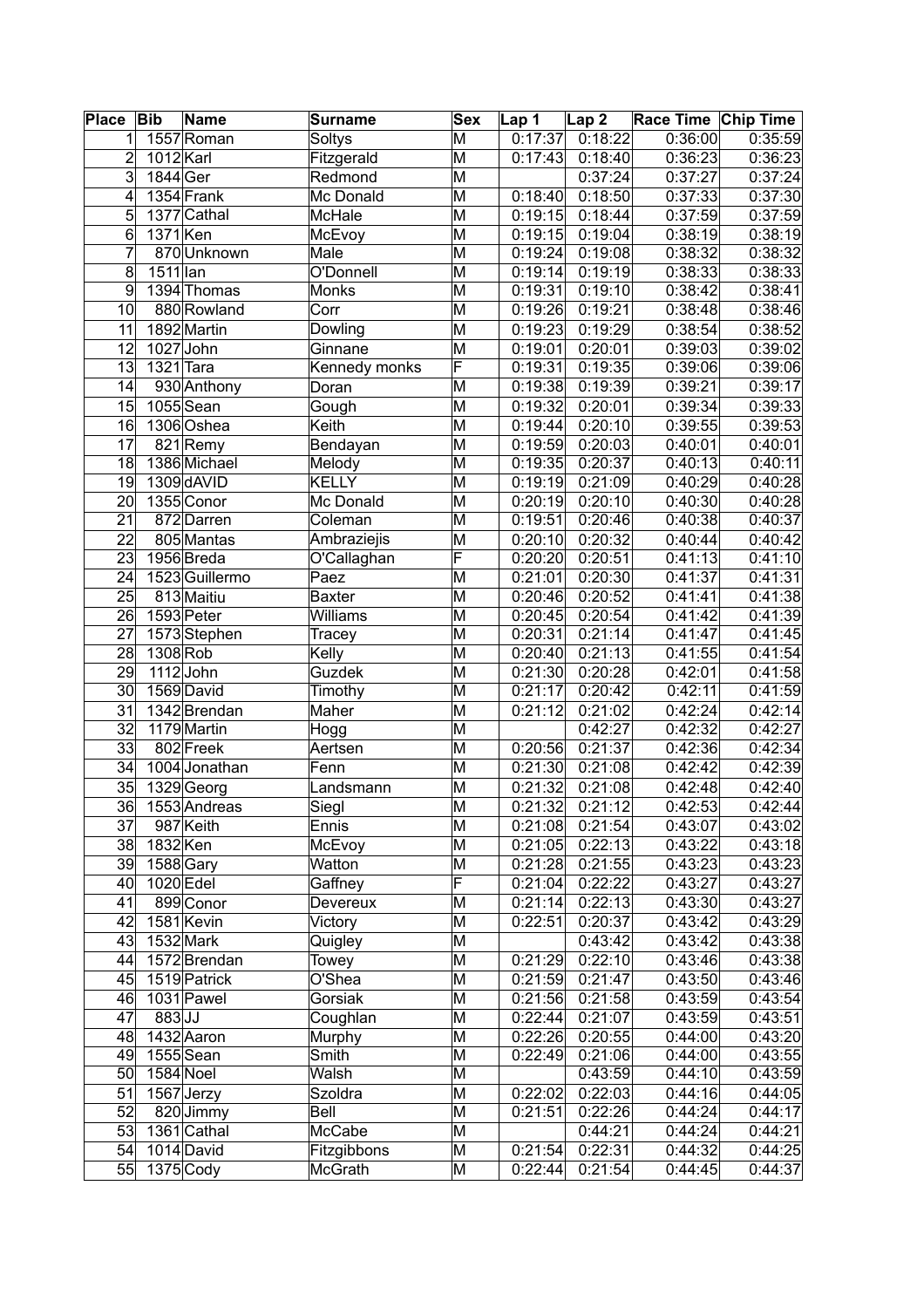| 56              | 929 Richard             | Doran                      | M                       | 0:22:45 | 0:22:01 | 0:44:53 | 0:44:46 |
|-----------------|-------------------------|----------------------------|-------------------------|---------|---------|---------|---------|
| 57              | 1388 Rory               | Merriman                   | $\overline{\mathsf{M}}$ | 0:22:37 | 0:22:15 | 0:44:58 | 0:44:53 |
| 58              | 995 Evan                | Farren                     | M                       | 0:22:20 | 0:22:35 | 0:45:01 | 0:44:55 |
| 59              | 847 Adam                | <b>Byrne</b>               | M                       | 0:22:47 | 0:22:03 | 0:45:05 | 0:44:50 |
| 60              | $1331$ Paul             | Larkin                     | $\overline{\mathsf{M}}$ | 0:21:57 | 0:23:12 | 0:45:17 | 0:45:09 |
| 61              | 932 Gerry               | Dore                       | M                       | 0:23:00 | 0:22:07 | 0:45:21 | 0:45:07 |
| 62              | 1334 Karen              | Levene                     | F                       | 0:23:03 | 0:22:10 | 0:45:21 | 0:45:12 |
| 63              | 1199 Michael            | Hurley                     | $\overline{\mathsf{M}}$ | 0:23:04 | 0:22:08 | 0:45:22 | 0:45:11 |
| 64              | $1319$ david            | kennedy                    | M                       | 0:22:11 | 0:23:09 | 0:45:30 | 0:45:20 |
| 65              | 1094 Eamonn             | griffin                    | M                       | 0:22:26 | 0:23:06 | 0:45:45 | 0:45:32 |
| 66              | $1311$ Paul             | Kelly                      | M                       | 0:22:39 | 0:23:06 | 0:45:48 | 0:45:45 |
| 67              | 1580 Elaine             | Verdon                     | F                       | 0:22:45 | 0:23:03 | 0:45:50 | 0:45:48 |
| 68              | 1345 Paolo              | Manzo                      | M                       | 0:23:20 | 0:22:24 | 0:45:53 | 0:45:44 |
| 69              | 826 Maros               | <b>Borak</b>               | M                       | 0:22:42 | 0:23:15 | 0:46:04 | 0:45:57 |
| 70              | 974 Damien              | Dunne                      | M                       | 0:22:50 | 0:23:14 | 0:46:09 | 0:46:04 |
| $\overline{71}$ | $944$ Paul              | Doyle                      | M                       |         | 0:46:19 | 0.46:19 | 0:46:13 |
| 72              | 807 Ronan               | Anderson                   | M                       | 0:23:29 | 0:22:53 | 0:46:30 | 0:46:22 |
| 73              | 816 Karen               | Behan                      | $\overline{\mathsf{F}}$ | 0:22:51 | 0:23:37 | 0:46:30 | 0:46:28 |
| $\overline{74}$ | 1820 Sean               | Perry                      | $\overline{\mathsf{M}}$ |         | 0:46:25 | 0:46:30 | 0:46:25 |
| 75              | 1506 Daithi             | O Murchu                   | M                       | 0:23:16 | 0:23:06 | 0:46:37 | 0:46:22 |
| 76              | 849 Robert              | <b>Byrne</b>               | M                       | 0:23:30 | 0:22:52 | 0:46:37 | 0:46:21 |
| 77              | 1317 Elaine             | Kennedy                    | F                       | 0:22:51 | 0:23:40 | 0:46:40 | 0:46:31 |
| 78              | 1336 Roisin             | Loftus                     | F                       | 0:23:39 | 0:22:53 | 0:46:42 | 0:46:32 |
| 79              | 1895 Frank              | Kelly                      | $\overline{\mathsf{M}}$ | 0:23:07 | 0:23:29 | 0:46:44 | 0:46:35 |
| 80              | 1548 Shane              | Scanlan                    | M                       | 0:23:37 | 0:22:57 | 0:46:45 | 0:46:35 |
| 81              | 1251 Claire             | Joyce                      | $\overline{\mathsf{F}}$ |         | 0:46:45 | 0:46:47 | 0:46:45 |
| 82              | 884 Deirdre             | Counihan                   | F                       | 0:23:19 | 0:23:27 | 0:46:49 | 0:46:46 |
| 83              | 1508 Ronan              | O'Ceallachain              | M                       | 0:22:48 | 0:24:00 | 0:46:57 | 0:46:48 |
| 84              | 1313 Eamonn             | Kelly                      | M                       | 0:22:39 | 0:24:16 | 0:47:03 | 0:46:54 |
| 85              | 1332 Neal               | Leddy                      | М                       | 0:23:55 | 0:23:00 | 0:47:06 | 0:46:55 |
| 86              | 1391 Kiri               | Monaghan                   | F                       | 0:23:06 | 0:23:58 | 0:47:09 | 0:47:04 |
| 87              | 1376 Terry              | McGrath                    | M                       | 0:23:19 | 0:23:43 | 0:47:10 | 0:47:02 |
| 88              | 893 Ciaran              | Delaney                    | M                       | 0:24:21 | 0:22:22 | 0:47:13 | 0:46:43 |
| 89              | 1277 Nicola             | Kavanagh                   | F                       | 0:23:19 | 0:23:42 | 0:47:15 | 0:47:01 |
| 90              | 1724 Tony               | Donohoe                    | M                       | 0:23:18 | 0:23:53 | 0:47:17 | 0:47:11 |
| 91              | 1348 Robert             | Maunsell                   | $\overline{\mathsf{M}}$ | 0:23:36 | 0:23:33 | 0:47:20 | 0:47:09 |
| $\overline{92}$ | 1455 Michael            | Murray                     | $\overline{\mathsf{M}}$ | 0:23:30 | 0:23:36 | 0:47:23 | 0:47:07 |
| 93              | 1457 Susan              | Naughton                   | F                       | 0:23:33 | 0:23:44 | 0:47:23 | 0:47:17 |
| 94              | 1826 Dervla             | Owens                      | F                       | 0:23:29 | 0:23:44 | 0:47:24 | 0:47:14 |
| 95              | 1596 Owen               | Young                      | M                       | 0:23:05 | 0:24:05 | 0:47:25 | 0:47:10 |
| 96              | 1393 Mike               | Monaghan                   | М                       | 0:23:28 | 0:23:49 | 0:47:33 | 0:47:17 |
| 97              | 1303 Calvin             | Kearney                    | М                       | 0:23:50 | 0:23:37 | 0:47:34 | 0:47:27 |
| 98              | $851$ Ray               | Caffrey                    | M                       | 0:23:30 | 0:23:59 | 0:47:40 | 0:47:29 |
| 99              | 1062 Jessica            | Gray                       | F                       | 0:23:36 | 0:23:57 | 0:47:42 | 0:47:32 |
| 100             | 1915 Muirna             | Walsh                      | F                       | 0:23:34 | 0:24:13 | 0:47:53 | 0:47:48 |
| 101             | 1920 Jennifer           | Carpenter                  | F                       | 0:23:28 | 0:24:17 | 0:47:56 | 0:47:46 |
| 102             | 1563 Miriam             | Staunton                   | F                       | 0:23:28 | 0:24:23 | 0:47:58 | 0:47:51 |
| 103             | 1390 Claire             | Millar                     | F                       | 0:23:52 | 0:24:02 | 0:48:00 | 0:47:54 |
| 104             | 814 Emma                | <b>Beglin</b>              | F                       | 0:23:18 | 0:24:45 | 0:48:08 | 0:48:03 |
| 105             | 937 Patrick             | Downey                     | $\overline{\mathsf{M}}$ | 0:23:48 | 0:24:14 | 0:48:09 | 0:48:01 |
| 106             | 885 Nick                | Crawford                   | $\overline{\mathsf{M}}$ | 0:23:25 | 0:24:44 | 0:48:19 | 0:48:09 |
| 107             | 1505 SeÃ <sub>i</sub> n | Ó GallachÃ <sup>3</sup> ir | М                       | 0:23:18 | 0:24:58 | 0:48:22 | 0:48:16 |
| 108             | 1359 Derek              | Mc Namara                  | М                       | 0:24:09 | 0:24:01 | 0:48:28 | 0:48:11 |
| 109             | 862 Javier              | Castro                     | М                       | 0:24:18 | 0:23:43 | 0:48:43 | 0:48:01 |
| 110             | 1163 Antonio            | Hernandez                  | М                       | 0:24:21 | 0:23:48 | 0:48:48 | 0:48:08 |
| 111             | 801 Iveta               | Adamova                    | F                       | 0:24:07 | 0:24:39 | 0:48:53 | 0:48:47 |
|                 |                         |                            |                         |         |         |         |         |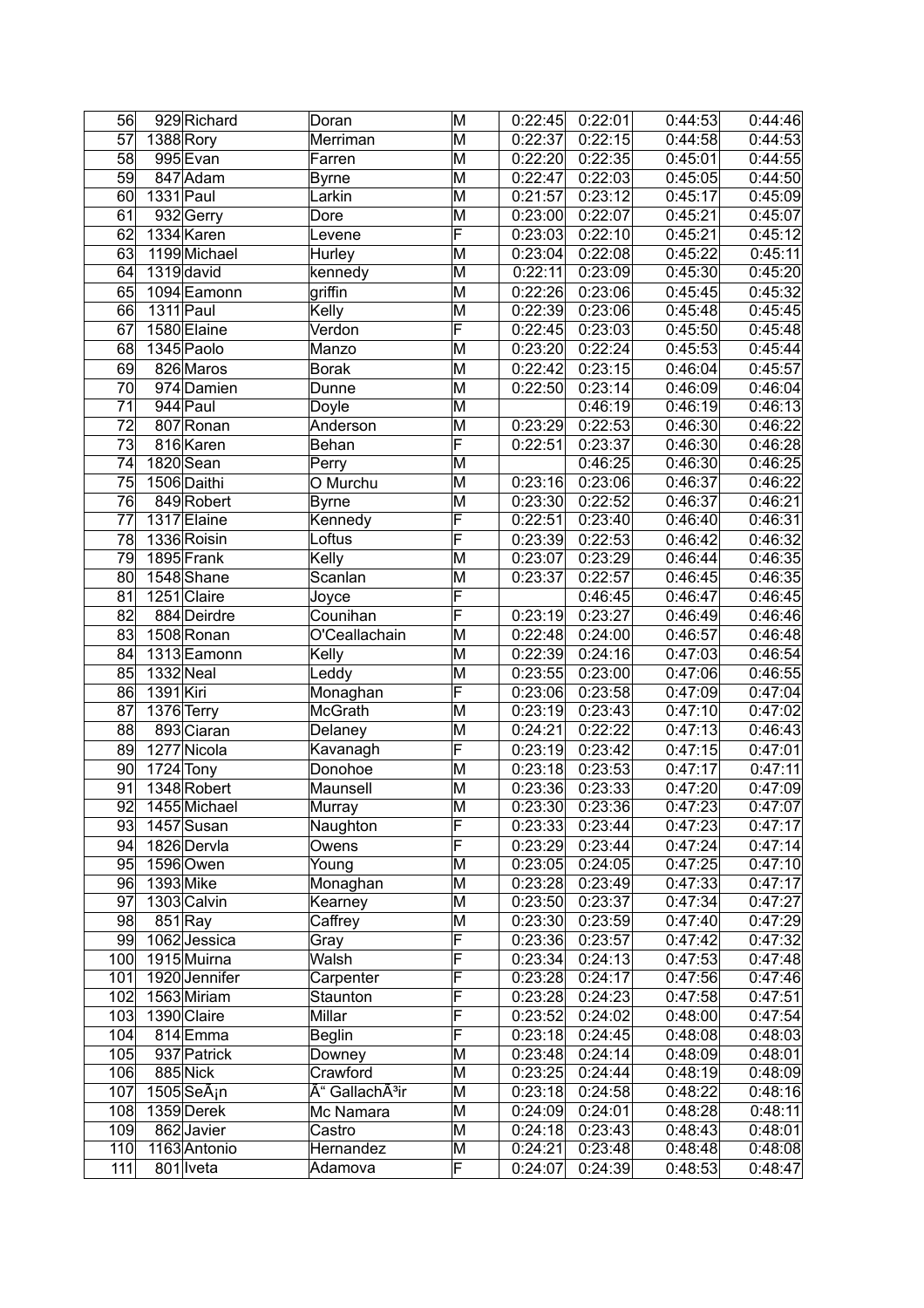| 112              | 1590 Paul      |                           | Whelan             | M                       | 0:24:46 | 0:23:58 | 0:48:58 | 0:48:43 |
|------------------|----------------|---------------------------|--------------------|-------------------------|---------|---------|---------|---------|
| 113              | 1370 Roz       |                           | McElwee            | $\overline{\mathsf{F}}$ | 0:24:17 | 0:24:35 | 0:48:59 | 0:48:52 |
| 114              |                | 836 Jason                 | <b>Browne</b>      | M                       | 0:23:53 | 0:25:05 | 0:49:03 | 0:48:58 |
| 115              |                | 1521 Dervla               | Owens              | F                       | 0:24:03 | 0:24:46 | 0:49:03 | 0:48:49 |
| 116              | $1592$ John    |                           | Whitty             | M                       | 0:24:05 | 0:24:55 | 0:49:16 | 0:49:00 |
| 117              | 1536 Enya      |                           | Reilly             | F                       | 0:24:00 | 0:25:15 | 0:49:21 | 0:49:15 |
| 118              | $1304$ Liam    |                           | Keating            | M                       | 0:24:26 | 0:24:56 | 0:49:32 | 0:49:22 |
| 119              |                | 1911 Brian                | O'Brien            | M                       | 0:24:18 | 0:25:14 | 0:49:37 | 0:49:32 |
| 120              |                | 1565 Clynch               | Steven             | M                       | 0:24:42 | 0:24:42 | 0:49:43 | 0:49:25 |
| 121              | 1791 Terry     |                           | O'Brien            | M                       | 0:24:51 | 0:24:46 | 0:49:48 | 0:49:37 |
| 122              |                | 1757 Sheila               | Kelly              | F                       | 0:24:37 | 0:24:59 | 0:49:49 | 0:49:36 |
| 123              |                | $1524$ ADAM               | Parker             | M                       | 0:24:53 | 0:24:17 | 0:49:51 | 0:49:09 |
| 124              |                | 823 Conor                 | <b>Boland</b>      | M                       | 0:24:24 | 0:25:02 | 0:49:52 | 0:49:26 |
| 125              |                | 815 Suzanne               | Behan              | F                       | 0:24:28 | 0:25:24 | 0:49:54 | 0:49:52 |
| 126              |                | 1559 Marcelo              | Soto               | M                       | 0:24:27 | 0:25:09 | 0:49:55 | 0:49:36 |
| 127              |                | 1022 Ciaran               | Gannon             | M                       | 0:24:33 | 0:25:03 | 0:49:57 | 0:49:36 |
| 128              |                | 810 NÃ <sup>3</sup> irÃ-n | <b>Barrett</b>     | F                       | 0:24:15 | 0:25:35 | 0:49:57 | 0:49:51 |
| 129              |                | 834 Sean                  | <b>Brett</b>       | M                       | 0:25:09 | 0:24:41 | 0:49:59 | 0:49:50 |
| 130              |                | 1589 David                | Weakliam           | M                       | 0:24:49 | 0:25:07 | 0:49:59 | 0:49:56 |
| 131              |                | 888 Derek                 | Cullen             | M                       | 0:24:57 | 0:24:47 | 0:50:05 | 0:49:44 |
| 132              |                | 1350 David                | Maxwell            | M                       | 0:24:54 | 0:24:33 | 0:50:07 | 0:49:27 |
| 133              | 845 Karl       |                           | <b>Byrne</b>       | M                       | 0:24:54 | 0:25:14 | 0:50:12 | 0:50:08 |
| 134              |                | 886 Richard               | Cribbin            | M                       | 0:25:13 | 0:24:36 | 0:50:14 | 0:49:48 |
| 135              |                | $1414$ Linda              | Murphy             | $\overline{\mathsf{F}}$ | 0:25:10 | 0:24:55 | 0:50:19 | 0:50:05 |
| 136              |                | 1558 James                | Somers             | M                       | 0:24:04 | 0:26:08 | 0:50:21 | 0:50:12 |
| 137              | $1193$ Lisa    |                           | Hughes             | F                       | 0:24:30 | 0:25:45 | 0:50:23 | 0:50:15 |
| 138              |                | 806 Beatriz               | Ancatripay         | F                       | 0:24:22 | 0:25:59 | 0:50:27 | 0:50:21 |
| 139              |                | 1025 Jackie               | Gerow              | F                       | 0:25:22 | 0:24:56 | 0:50:28 | 0:50:18 |
| 140              |                | 1337 Rosemary             | Long               | F                       | 0:24:24 | 0:26:03 | 0:50:31 | 0:50:27 |
| 141              |                | 1144 Lorraine             | Heffernan          | F                       | 0:24:43 | 0:25:48 | 0:50:32 | 0:50:30 |
| $\overline{142}$ | 1365 Pat       |                           | McDonald           | M                       | 0:24:24 | 0:26:00 | 0:50:33 | 0:50:24 |
| 143              | $1007$ Neil    |                           | Finnegan           | M                       | 0:24:45 | 0:25:40 | 0:50:38 | 0:50:25 |
| 144              |                | 912 Alan                  | Dixon              | M                       | 0:25:19 | 0:25:14 | 0:50:46 | 0:50:33 |
| 145              |                | 1288 Stephen              | Kavanagh           | M                       | 0:25:41 | 0:24:57 | 0:50:52 | 0:50:39 |
| 146              |                | 804 Thiago                | Almeida            | M                       | 0:25:23 | 0:24:59 | 0:50:56 | 0:50:22 |
| 147              |                | 1541 César Michael        | RodrÃ-guez Torres  | M                       | 0:24:31 | 0:26:13 | 0:50:57 | 0:50:43 |
| 148              |                | 1360 Steven               | <b>McAuliffe</b>   | M                       | 0:24:51 | 0:26:00 | 0:51:02 | 0:50:51 |
|                  | 149 1272 David |                           | Joyce              | M                       | 0:25:29 | 0:25:24 | 0:51:10 | 0:50:53 |
| 150              |                | 1531 Fergal               | Purcell            | M                       | 0:25:48 | 0:24:53 | 0:51:11 | 0:50:41 |
| 151              |                | 1502 Peter                | O Donnell          | M                       | 0:25:47 | 0:24:54 | 0:51:11 | 0:50:41 |
| 152              |                | 1577 MATTHEW              | <b>UPTON</b>       | M                       | 0:26:17 | 0:25:01 | 0:51:20 | 0:51:18 |
| 153              |                | 1587 David                | Watson             | M                       |         | 0:51:24 | 0:51:24 | 0:51:06 |
| 154              |                | 961 Aaron                 | Duggan             | M                       | 0:25:16 | 0:25:47 | 0:51:25 | 0:51:04 |
| 155              |                | 837 Tobin                 | <b>Bryan</b>       | $\overline{\mathsf{M}}$ | 0:25:01 | 0:26:31 | 0:51:48 | 0:51:32 |
| 156              |                | 953 Aidan                 | Duffy              | M                       | 0:25:08 | 0:26:31 | 0:51:50 | 0:51:39 |
| 157              | 1586 Ken       |                           | Walsh              | M                       | 0:24:28 | 0:27:18 | 0:51:51 | 0:51:45 |
| 158              | $812$ Joe      |                           | <b>Barrett</b>     | M                       | 0:25:38 | 0:26:07 | 0:51:52 | 0:51:45 |
| 159              |                | 1174 Ciaran               | Hoban              | M                       | 0:26:01 | 0:25:33 | 0:51:59 | 0:51:33 |
| 160              |                | 876 Maurice               | Conway             | M                       | 0:25:07 | 0:26:30 | 0:52:00 | 0:51:37 |
| 161              |                | 976 Anthony               | Egan               | $\overline{\mathsf{M}}$ | 0:23:37 | 0:28:13 | 0:52:02 | 0:51:50 |
| 162              |                | 1362 Kevin                | <b>McCarthy</b>    | $\overline{\mathsf{M}}$ | 0:26:07 | 0:25:53 | 0:52:13 | 0:52:00 |
| 163              |                | 1916 Stephen              | Kavanagh           | M                       | 0:25:41 | 0:26:13 | 0:52:17 | 0:51:54 |
| 164              |                | 868 DOUGLAS               | <b>CHRISTENSEN</b> | M                       | 0:25:55 | 0:25:58 | 0:52:20 | 0:51:53 |
| 165              |                | 993 Colleen               | Farrell            | $\overline{\mathsf{F}}$ | 0:26:17 | 0:25:48 | 0:52:32 | 0:52:06 |
| 166              |                | 1560 DAVID                | <b>SPAIN</b>       | M                       | 0:25:59 | 0:26:15 | 0:52:34 | 0:52:14 |
| 167              |                | 923 Martina               | Donohue            | $\overline{\mathsf{F}}$ | 0:25:28 | 0:26:59 | 0:52:38 | 0:52:27 |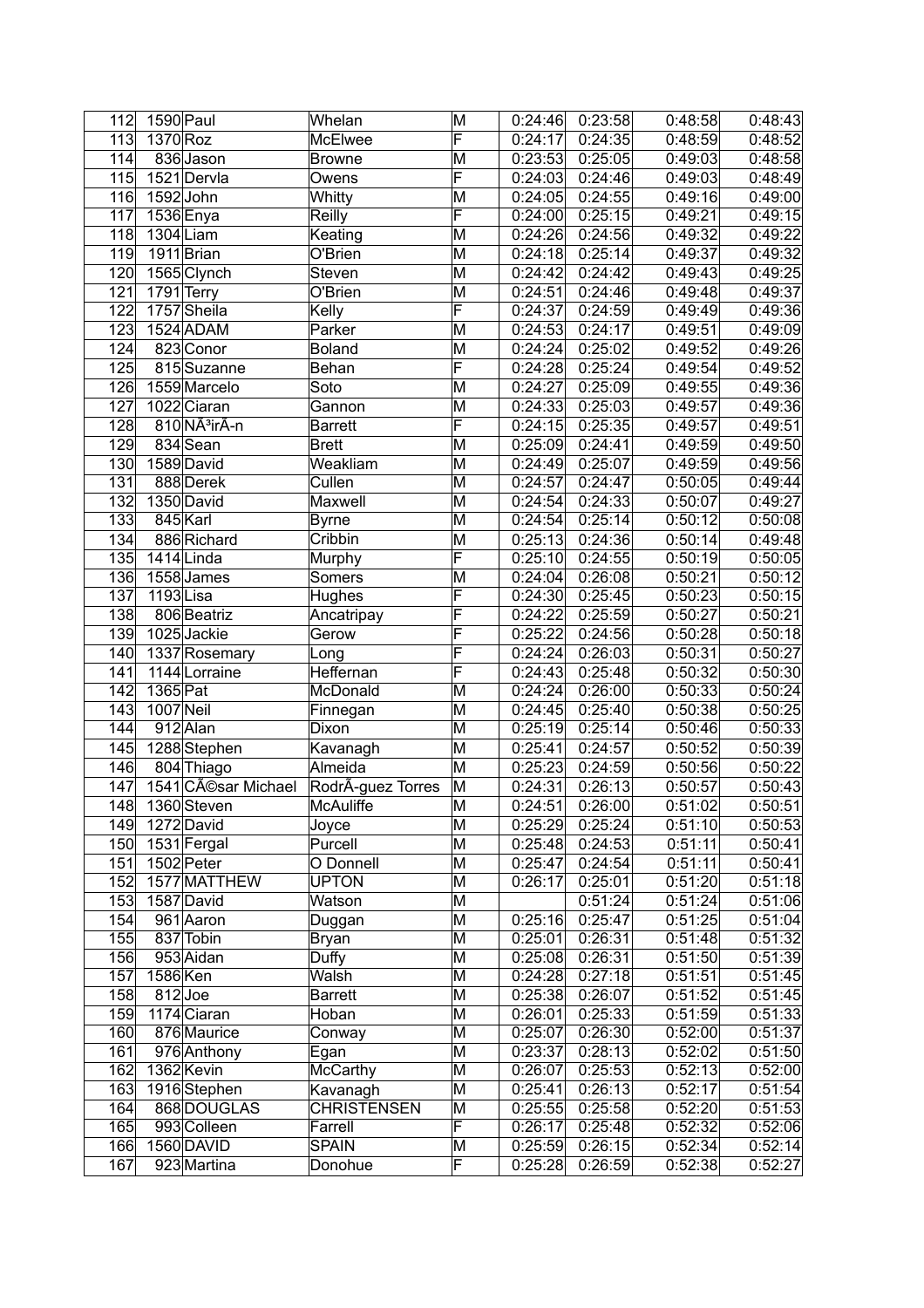| 169<br>1395 Lorraine<br>Montgomery<br>0:25:43<br>0:26:48<br>0:52:45<br>0:52:31<br>F<br>1326 Alicja<br>0:27:20<br>170<br>Kozimor<br>0:25:20<br>0:52:51<br>0:52:41<br>171<br>1552 Robert<br>M<br>0:25:59<br>Sheridan<br>0:26:23<br>0:52:55<br>0:52:22<br>172<br>M<br>1526 Kyle<br>0:25:57<br>0:26:44<br>0:52:58<br>0:52:41<br>Petrie<br>173<br>Male<br>$1614$ Des<br>0:26:04<br>0:26:42<br>0:52:59<br>0:52:46<br>Lynch<br>F<br>174<br>970 Suzanne<br>0:27:30<br>0:53:51<br>Dunne<br>0:26:08<br>0:53:37<br>M<br>175<br>1327 Grzegorz<br>0:25:55<br>0:27:43<br>0:53:55<br>0:53:38<br>Kozimor<br>176<br>1186 EDWARD<br>HUDSON<br>M<br>0:26:36<br>0:27:08<br>0:53:56<br>0:53:44<br>F<br>177<br>$1019$ JAne<br>0:28:15<br>Gaffney<br>0:25:47<br>0:54:09<br>0:54:02<br>F<br>178<br>1232 Denise<br>0:26:44<br>0:27:02<br>0:54:12<br>0:53:47<br>Jordan<br>179<br>Chambers<br>M<br>0:26:06<br>0:27:47<br>0:54:17<br>864 Padraig<br>0:53:53<br>F<br>0:27:26<br>180<br>1347 Nicola<br>0:26:36<br>0:54:19<br>Mathews<br>0:54:02<br>F<br>181<br>1539 Eithne<br>Richardson<br>0:27:08<br>0:26:45<br>0:54:20<br>0:53:53<br> 182 <br>1015Stephen<br>M<br>0:28:11<br>0:25:44<br>0:54:29<br>0:53:55<br>Fitzpatrick<br>183<br>M<br>0:26:43<br>838 Jonathan<br>0:27:13<br>0:54:32<br>0:53:56<br><b>Bunce</b><br>F<br>0:27:42<br>184<br>861 Ciara<br>0:54:48<br>0:54:41<br>Casey<br>0:26:59<br>M<br>185<br>869 Andrew<br>Clarke<br>0:28:07<br>0:54:50<br>0:54:28<br>0:26:22<br>M<br>186<br>975 David<br>0:27:25<br>0:54:57<br>0:54:23<br>Dwyer<br>0:26:58<br>F<br>187<br>865 Karen<br>0:27:16<br>0:55:01<br>Champ<br>0:27:20<br>0:54:36<br>188<br>1415 Patrick<br>M<br>0:27:12<br>0:55:07<br>Murphy<br>0:27:38<br>0:54:50<br>189<br>M<br>1057 Krzysztof<br>Grabowski<br>0:28:34<br>0:55:10<br>0:54:57<br>0:26:23<br>$\overline{\mathsf{F}}$<br>190<br>831 Amanda<br>0:27:12<br>0:27:48<br>0:55:13<br>0:55:00<br><b>Breen</b><br>191<br>1738 Nick<br>M<br>0:27:20<br><b>Doherty</b><br>0:27:49<br>0:55:22<br>0:55:09<br>F<br>192<br>0:55:23<br>1509 Aisling<br>O'Connor<br>0:28:11<br>0:26:48<br>0:54:59<br>F<br>193<br>0:28:56<br>0:55:32<br>1466 Thalia<br>Neilson<br>0:26:19<br>0:55:14<br>F<br>1566 Jennifer<br>0:28:34<br>0:55:35<br>194<br>0:26:48<br>0:55:22<br>Swan<br>M<br>195<br>1324 Timothy<br>0:26:55<br>0:28:53<br>0:56:03<br>Kinsella<br>F<br>1397 Belinda<br>196<br>0:28:53<br>0:56:03<br>Mowlds<br>0:26:56<br>197<br>M<br>867 Heather<br>Chris<br>0:27:53<br>0:28:00<br>0:56:13<br>0:55:53<br>F<br>0:56:14<br>198<br>829 Orla<br>0:27:03<br>0:28:45<br>0:55:49<br>Bowe<br>$\overline{\mathsf{F}}$<br>199<br>991 Sarah<br>0:27:10<br>0:28:52<br>0:56:15<br>0:56:02<br>Etchingham<br>200<br>1352 Peter<br>M<br>0:27:24<br>0:28:40<br>0:56:19<br>Mc Cabe<br>0:56:04<br>201<br>0:27:21<br>McGrath<br>M<br>0:28:30<br>0:56:19<br>0:55:51<br>1374 Darren<br>202<br>827Lee<br><b>Borland</b><br>M<br>0:28:16<br>0:56:20<br>0:56:04<br>0:27:48<br>F<br>203<br>882 Helen<br>0:27:51<br>0:28:30<br>0:56:29<br>0:56:21<br>Coughlan<br>$\overline{\mathsf{M}}$<br>204<br>$1024$ John<br>0:27:05<br>0:29:12<br>0:56:34<br>Geary<br>F<br>205<br>1399 Emma<br>0:28:21<br>0:56:43<br>0:56:27<br>murphy<br>0:28:06<br>F<br>206<br>Behilova<br>0:28:01<br>0:56:46<br>819 Petra<br>0:28:23<br>0:56:24<br>207<br><b>1547 NICK</b><br>M<br>0:28:32<br><b>SCALLAN</b><br>0:28:05<br>0:56:48<br>0:56:37<br>F<br>1236 Avril<br>208<br>0:28:25<br>0:28:10<br>0:56:53<br>0:56:35<br>Jordan<br>M<br>209<br>1341 Cathal<br>Magner<br>0:27:57<br>0:28:32<br>0:56:54<br>0:56:29<br>$\overline{\mathsf{F}}$<br>210<br>913 Helen<br>Dodd<br>0:27:15<br>0:29:29<br>0:56:57<br>0:56:44<br>F<br>211<br>914 Fiona<br>0:29:29<br>Dodd<br>0:27:15<br>0:56:57<br>0:56:44<br>212<br>Reid<br>M<br>1535 Andrew<br>0:28:22<br>0:28:04<br>0:57:00<br>0:56:26<br>M<br>213<br>1301 Darren<br>Kavanagh<br>0:26:41<br>0:30:12<br>0:57:06<br>0:56:53<br>F<br>214<br>1851 Natalia<br>0:28:14<br>0:57:23<br>Campbell<br>0:28:39<br>0:56:53<br>$\overline{\mathsf{F}}$<br>215<br>855 Meaghan<br>0:29:03<br>0:57:29<br>Carmody<br>0:28:03<br>0:57:06<br>F<br>216<br>1583 Sandra<br>0:29:08<br>0:57:31<br>0:57:17<br>Walsh<br>0:28:09<br>F<br>217<br>O'Reilly<br>0:57:38<br>1518 Elizabeth<br>0:28:31<br>0:28:57<br>0:57:29<br>Mc Donnell<br>M<br>218<br>1356 Kieran<br>0:28:05<br>0:29:27<br>0:57:41<br>0:57:33<br>$\overline{\mathsf{F}}$<br>219<br>1400 Lauren<br>Murphy<br>0:28:26<br>0:29:14<br>0:57:48<br>0:57:40<br>F<br>220<br>1353 Maeve<br>Mc Cutcheon<br>0:28:10<br>0:29:09<br>0:57:50<br>0:57:19<br>F<br>221<br>897 Mairead<br>0:28:42<br>0:29:10<br>0:58:10<br>Dennehy<br>F<br>222<br>828 Sarah<br>0:29:07<br>0:29:07<br>0:58:20<br><b>Bourne</b><br>M<br>223<br>1183 David<br>0:58:26<br>Horgan<br>0:29:25<br>0:28:40 | 168 | 1416 Michael | Murphy | M                       | 0:25:54 | 0:26:09 | 0:52:39 | 0:52:02 |
|------------------------------------------------------------------------------------------------------------------------------------------------------------------------------------------------------------------------------------------------------------------------------------------------------------------------------------------------------------------------------------------------------------------------------------------------------------------------------------------------------------------------------------------------------------------------------------------------------------------------------------------------------------------------------------------------------------------------------------------------------------------------------------------------------------------------------------------------------------------------------------------------------------------------------------------------------------------------------------------------------------------------------------------------------------------------------------------------------------------------------------------------------------------------------------------------------------------------------------------------------------------------------------------------------------------------------------------------------------------------------------------------------------------------------------------------------------------------------------------------------------------------------------------------------------------------------------------------------------------------------------------------------------------------------------------------------------------------------------------------------------------------------------------------------------------------------------------------------------------------------------------------------------------------------------------------------------------------------------------------------------------------------------------------------------------------------------------------------------------------------------------------------------------------------------------------------------------------------------------------------------------------------------------------------------------------------------------------------------------------------------------------------------------------------------------------------------------------------------------------------------------------------------------------------------------------------------------------------------------------------------------------------------------------------------------------------------------------------------------------------------------------------------------------------------------------------------------------------------------------------------------------------------------------------------------------------------------------------------------------------------------------------------------------------------------------------------------------------------------------------------------------------------------------------------------------------------------------------------------------------------------------------------------------------------------------------------------------------------------------------------------------------------------------------------------------------------------------------------------------------------------------------------------------------------------------------------------------------------------------------------------------------------------------------------------------------------------------------------------------------------------------------------------------------------------------------------------------------------------------------------------------------------------------------------------------------------------------------------------------------------------------------------------------------------------------------------------------------------------------------------------------------------------------------------------------------------------------------------------------------------------------------------------------------------------------------------------------------------------------------------------------------------------------------------------------------------------------------------------------------------------------------------------------------------------------------------------------------------------------------------------------------------------------------------------------------------------------------------------------------------------------|-----|--------------|--------|-------------------------|---------|---------|---------|---------|
|                                                                                                                                                                                                                                                                                                                                                                                                                                                                                                                                                                                                                                                                                                                                                                                                                                                                                                                                                                                                                                                                                                                                                                                                                                                                                                                                                                                                                                                                                                                                                                                                                                                                                                                                                                                                                                                                                                                                                                                                                                                                                                                                                                                                                                                                                                                                                                                                                                                                                                                                                                                                                                                                                                                                                                                                                                                                                                                                                                                                                                                                                                                                                                                                                                                                                                                                                                                                                                                                                                                                                                                                                                                                                                                                                                                                                                                                                                                                                                                                                                                                                                                                                                                                                                                                                                                                                                                                                                                                                                                                                                                                                                                                                                                                                                        |     |              |        | $\overline{\mathsf{F}}$ |         |         |         |         |
| 0:55:48<br>0:55:49<br>0:56:17<br>0:57:52<br>0:58:14                                                                                                                                                                                                                                                                                                                                                                                                                                                                                                                                                                                                                                                                                                                                                                                                                                                                                                                                                                                                                                                                                                                                                                                                                                                                                                                                                                                                                                                                                                                                                                                                                                                                                                                                                                                                                                                                                                                                                                                                                                                                                                                                                                                                                                                                                                                                                                                                                                                                                                                                                                                                                                                                                                                                                                                                                                                                                                                                                                                                                                                                                                                                                                                                                                                                                                                                                                                                                                                                                                                                                                                                                                                                                                                                                                                                                                                                                                                                                                                                                                                                                                                                                                                                                                                                                                                                                                                                                                                                                                                                                                                                                                                                                                                    |     |              |        |                         |         |         |         |         |
|                                                                                                                                                                                                                                                                                                                                                                                                                                                                                                                                                                                                                                                                                                                                                                                                                                                                                                                                                                                                                                                                                                                                                                                                                                                                                                                                                                                                                                                                                                                                                                                                                                                                                                                                                                                                                                                                                                                                                                                                                                                                                                                                                                                                                                                                                                                                                                                                                                                                                                                                                                                                                                                                                                                                                                                                                                                                                                                                                                                                                                                                                                                                                                                                                                                                                                                                                                                                                                                                                                                                                                                                                                                                                                                                                                                                                                                                                                                                                                                                                                                                                                                                                                                                                                                                                                                                                                                                                                                                                                                                                                                                                                                                                                                                                                        |     |              |        |                         |         |         |         |         |
|                                                                                                                                                                                                                                                                                                                                                                                                                                                                                                                                                                                                                                                                                                                                                                                                                                                                                                                                                                                                                                                                                                                                                                                                                                                                                                                                                                                                                                                                                                                                                                                                                                                                                                                                                                                                                                                                                                                                                                                                                                                                                                                                                                                                                                                                                                                                                                                                                                                                                                                                                                                                                                                                                                                                                                                                                                                                                                                                                                                                                                                                                                                                                                                                                                                                                                                                                                                                                                                                                                                                                                                                                                                                                                                                                                                                                                                                                                                                                                                                                                                                                                                                                                                                                                                                                                                                                                                                                                                                                                                                                                                                                                                                                                                                                                        |     |              |        |                         |         |         |         |         |
| 0:58:06                                                                                                                                                                                                                                                                                                                                                                                                                                                                                                                                                                                                                                                                                                                                                                                                                                                                                                                                                                                                                                                                                                                                                                                                                                                                                                                                                                                                                                                                                                                                                                                                                                                                                                                                                                                                                                                                                                                                                                                                                                                                                                                                                                                                                                                                                                                                                                                                                                                                                                                                                                                                                                                                                                                                                                                                                                                                                                                                                                                                                                                                                                                                                                                                                                                                                                                                                                                                                                                                                                                                                                                                                                                                                                                                                                                                                                                                                                                                                                                                                                                                                                                                                                                                                                                                                                                                                                                                                                                                                                                                                                                                                                                                                                                                                                |     |              |        |                         |         |         |         |         |
|                                                                                                                                                                                                                                                                                                                                                                                                                                                                                                                                                                                                                                                                                                                                                                                                                                                                                                                                                                                                                                                                                                                                                                                                                                                                                                                                                                                                                                                                                                                                                                                                                                                                                                                                                                                                                                                                                                                                                                                                                                                                                                                                                                                                                                                                                                                                                                                                                                                                                                                                                                                                                                                                                                                                                                                                                                                                                                                                                                                                                                                                                                                                                                                                                                                                                                                                                                                                                                                                                                                                                                                                                                                                                                                                                                                                                                                                                                                                                                                                                                                                                                                                                                                                                                                                                                                                                                                                                                                                                                                                                                                                                                                                                                                                                                        |     |              |        |                         |         |         |         |         |
|                                                                                                                                                                                                                                                                                                                                                                                                                                                                                                                                                                                                                                                                                                                                                                                                                                                                                                                                                                                                                                                                                                                                                                                                                                                                                                                                                                                                                                                                                                                                                                                                                                                                                                                                                                                                                                                                                                                                                                                                                                                                                                                                                                                                                                                                                                                                                                                                                                                                                                                                                                                                                                                                                                                                                                                                                                                                                                                                                                                                                                                                                                                                                                                                                                                                                                                                                                                                                                                                                                                                                                                                                                                                                                                                                                                                                                                                                                                                                                                                                                                                                                                                                                                                                                                                                                                                                                                                                                                                                                                                                                                                                                                                                                                                                                        |     |              |        |                         |         |         |         |         |
|                                                                                                                                                                                                                                                                                                                                                                                                                                                                                                                                                                                                                                                                                                                                                                                                                                                                                                                                                                                                                                                                                                                                                                                                                                                                                                                                                                                                                                                                                                                                                                                                                                                                                                                                                                                                                                                                                                                                                                                                                                                                                                                                                                                                                                                                                                                                                                                                                                                                                                                                                                                                                                                                                                                                                                                                                                                                                                                                                                                                                                                                                                                                                                                                                                                                                                                                                                                                                                                                                                                                                                                                                                                                                                                                                                                                                                                                                                                                                                                                                                                                                                                                                                                                                                                                                                                                                                                                                                                                                                                                                                                                                                                                                                                                                                        |     |              |        |                         |         |         |         |         |
|                                                                                                                                                                                                                                                                                                                                                                                                                                                                                                                                                                                                                                                                                                                                                                                                                                                                                                                                                                                                                                                                                                                                                                                                                                                                                                                                                                                                                                                                                                                                                                                                                                                                                                                                                                                                                                                                                                                                                                                                                                                                                                                                                                                                                                                                                                                                                                                                                                                                                                                                                                                                                                                                                                                                                                                                                                                                                                                                                                                                                                                                                                                                                                                                                                                                                                                                                                                                                                                                                                                                                                                                                                                                                                                                                                                                                                                                                                                                                                                                                                                                                                                                                                                                                                                                                                                                                                                                                                                                                                                                                                                                                                                                                                                                                                        |     |              |        |                         |         |         |         |         |
|                                                                                                                                                                                                                                                                                                                                                                                                                                                                                                                                                                                                                                                                                                                                                                                                                                                                                                                                                                                                                                                                                                                                                                                                                                                                                                                                                                                                                                                                                                                                                                                                                                                                                                                                                                                                                                                                                                                                                                                                                                                                                                                                                                                                                                                                                                                                                                                                                                                                                                                                                                                                                                                                                                                                                                                                                                                                                                                                                                                                                                                                                                                                                                                                                                                                                                                                                                                                                                                                                                                                                                                                                                                                                                                                                                                                                                                                                                                                                                                                                                                                                                                                                                                                                                                                                                                                                                                                                                                                                                                                                                                                                                                                                                                                                                        |     |              |        |                         |         |         |         |         |
|                                                                                                                                                                                                                                                                                                                                                                                                                                                                                                                                                                                                                                                                                                                                                                                                                                                                                                                                                                                                                                                                                                                                                                                                                                                                                                                                                                                                                                                                                                                                                                                                                                                                                                                                                                                                                                                                                                                                                                                                                                                                                                                                                                                                                                                                                                                                                                                                                                                                                                                                                                                                                                                                                                                                                                                                                                                                                                                                                                                                                                                                                                                                                                                                                                                                                                                                                                                                                                                                                                                                                                                                                                                                                                                                                                                                                                                                                                                                                                                                                                                                                                                                                                                                                                                                                                                                                                                                                                                                                                                                                                                                                                                                                                                                                                        |     |              |        |                         |         |         |         |         |
|                                                                                                                                                                                                                                                                                                                                                                                                                                                                                                                                                                                                                                                                                                                                                                                                                                                                                                                                                                                                                                                                                                                                                                                                                                                                                                                                                                                                                                                                                                                                                                                                                                                                                                                                                                                                                                                                                                                                                                                                                                                                                                                                                                                                                                                                                                                                                                                                                                                                                                                                                                                                                                                                                                                                                                                                                                                                                                                                                                                                                                                                                                                                                                                                                                                                                                                                                                                                                                                                                                                                                                                                                                                                                                                                                                                                                                                                                                                                                                                                                                                                                                                                                                                                                                                                                                                                                                                                                                                                                                                                                                                                                                                                                                                                                                        |     |              |        |                         |         |         |         |         |
|                                                                                                                                                                                                                                                                                                                                                                                                                                                                                                                                                                                                                                                                                                                                                                                                                                                                                                                                                                                                                                                                                                                                                                                                                                                                                                                                                                                                                                                                                                                                                                                                                                                                                                                                                                                                                                                                                                                                                                                                                                                                                                                                                                                                                                                                                                                                                                                                                                                                                                                                                                                                                                                                                                                                                                                                                                                                                                                                                                                                                                                                                                                                                                                                                                                                                                                                                                                                                                                                                                                                                                                                                                                                                                                                                                                                                                                                                                                                                                                                                                                                                                                                                                                                                                                                                                                                                                                                                                                                                                                                                                                                                                                                                                                                                                        |     |              |        |                         |         |         |         |         |
|                                                                                                                                                                                                                                                                                                                                                                                                                                                                                                                                                                                                                                                                                                                                                                                                                                                                                                                                                                                                                                                                                                                                                                                                                                                                                                                                                                                                                                                                                                                                                                                                                                                                                                                                                                                                                                                                                                                                                                                                                                                                                                                                                                                                                                                                                                                                                                                                                                                                                                                                                                                                                                                                                                                                                                                                                                                                                                                                                                                                                                                                                                                                                                                                                                                                                                                                                                                                                                                                                                                                                                                                                                                                                                                                                                                                                                                                                                                                                                                                                                                                                                                                                                                                                                                                                                                                                                                                                                                                                                                                                                                                                                                                                                                                                                        |     |              |        |                         |         |         |         |         |
|                                                                                                                                                                                                                                                                                                                                                                                                                                                                                                                                                                                                                                                                                                                                                                                                                                                                                                                                                                                                                                                                                                                                                                                                                                                                                                                                                                                                                                                                                                                                                                                                                                                                                                                                                                                                                                                                                                                                                                                                                                                                                                                                                                                                                                                                                                                                                                                                                                                                                                                                                                                                                                                                                                                                                                                                                                                                                                                                                                                                                                                                                                                                                                                                                                                                                                                                                                                                                                                                                                                                                                                                                                                                                                                                                                                                                                                                                                                                                                                                                                                                                                                                                                                                                                                                                                                                                                                                                                                                                                                                                                                                                                                                                                                                                                        |     |              |        |                         |         |         |         |         |
|                                                                                                                                                                                                                                                                                                                                                                                                                                                                                                                                                                                                                                                                                                                                                                                                                                                                                                                                                                                                                                                                                                                                                                                                                                                                                                                                                                                                                                                                                                                                                                                                                                                                                                                                                                                                                                                                                                                                                                                                                                                                                                                                                                                                                                                                                                                                                                                                                                                                                                                                                                                                                                                                                                                                                                                                                                                                                                                                                                                                                                                                                                                                                                                                                                                                                                                                                                                                                                                                                                                                                                                                                                                                                                                                                                                                                                                                                                                                                                                                                                                                                                                                                                                                                                                                                                                                                                                                                                                                                                                                                                                                                                                                                                                                                                        |     |              |        |                         |         |         |         |         |
|                                                                                                                                                                                                                                                                                                                                                                                                                                                                                                                                                                                                                                                                                                                                                                                                                                                                                                                                                                                                                                                                                                                                                                                                                                                                                                                                                                                                                                                                                                                                                                                                                                                                                                                                                                                                                                                                                                                                                                                                                                                                                                                                                                                                                                                                                                                                                                                                                                                                                                                                                                                                                                                                                                                                                                                                                                                                                                                                                                                                                                                                                                                                                                                                                                                                                                                                                                                                                                                                                                                                                                                                                                                                                                                                                                                                                                                                                                                                                                                                                                                                                                                                                                                                                                                                                                                                                                                                                                                                                                                                                                                                                                                                                                                                                                        |     |              |        |                         |         |         |         |         |
|                                                                                                                                                                                                                                                                                                                                                                                                                                                                                                                                                                                                                                                                                                                                                                                                                                                                                                                                                                                                                                                                                                                                                                                                                                                                                                                                                                                                                                                                                                                                                                                                                                                                                                                                                                                                                                                                                                                                                                                                                                                                                                                                                                                                                                                                                                                                                                                                                                                                                                                                                                                                                                                                                                                                                                                                                                                                                                                                                                                                                                                                                                                                                                                                                                                                                                                                                                                                                                                                                                                                                                                                                                                                                                                                                                                                                                                                                                                                                                                                                                                                                                                                                                                                                                                                                                                                                                                                                                                                                                                                                                                                                                                                                                                                                                        |     |              |        |                         |         |         |         |         |
|                                                                                                                                                                                                                                                                                                                                                                                                                                                                                                                                                                                                                                                                                                                                                                                                                                                                                                                                                                                                                                                                                                                                                                                                                                                                                                                                                                                                                                                                                                                                                                                                                                                                                                                                                                                                                                                                                                                                                                                                                                                                                                                                                                                                                                                                                                                                                                                                                                                                                                                                                                                                                                                                                                                                                                                                                                                                                                                                                                                                                                                                                                                                                                                                                                                                                                                                                                                                                                                                                                                                                                                                                                                                                                                                                                                                                                                                                                                                                                                                                                                                                                                                                                                                                                                                                                                                                                                                                                                                                                                                                                                                                                                                                                                                                                        |     |              |        |                         |         |         |         |         |
|                                                                                                                                                                                                                                                                                                                                                                                                                                                                                                                                                                                                                                                                                                                                                                                                                                                                                                                                                                                                                                                                                                                                                                                                                                                                                                                                                                                                                                                                                                                                                                                                                                                                                                                                                                                                                                                                                                                                                                                                                                                                                                                                                                                                                                                                                                                                                                                                                                                                                                                                                                                                                                                                                                                                                                                                                                                                                                                                                                                                                                                                                                                                                                                                                                                                                                                                                                                                                                                                                                                                                                                                                                                                                                                                                                                                                                                                                                                                                                                                                                                                                                                                                                                                                                                                                                                                                                                                                                                                                                                                                                                                                                                                                                                                                                        |     |              |        |                         |         |         |         |         |
|                                                                                                                                                                                                                                                                                                                                                                                                                                                                                                                                                                                                                                                                                                                                                                                                                                                                                                                                                                                                                                                                                                                                                                                                                                                                                                                                                                                                                                                                                                                                                                                                                                                                                                                                                                                                                                                                                                                                                                                                                                                                                                                                                                                                                                                                                                                                                                                                                                                                                                                                                                                                                                                                                                                                                                                                                                                                                                                                                                                                                                                                                                                                                                                                                                                                                                                                                                                                                                                                                                                                                                                                                                                                                                                                                                                                                                                                                                                                                                                                                                                                                                                                                                                                                                                                                                                                                                                                                                                                                                                                                                                                                                                                                                                                                                        |     |              |        |                         |         |         |         |         |
|                                                                                                                                                                                                                                                                                                                                                                                                                                                                                                                                                                                                                                                                                                                                                                                                                                                                                                                                                                                                                                                                                                                                                                                                                                                                                                                                                                                                                                                                                                                                                                                                                                                                                                                                                                                                                                                                                                                                                                                                                                                                                                                                                                                                                                                                                                                                                                                                                                                                                                                                                                                                                                                                                                                                                                                                                                                                                                                                                                                                                                                                                                                                                                                                                                                                                                                                                                                                                                                                                                                                                                                                                                                                                                                                                                                                                                                                                                                                                                                                                                                                                                                                                                                                                                                                                                                                                                                                                                                                                                                                                                                                                                                                                                                                                                        |     |              |        |                         |         |         |         |         |
|                                                                                                                                                                                                                                                                                                                                                                                                                                                                                                                                                                                                                                                                                                                                                                                                                                                                                                                                                                                                                                                                                                                                                                                                                                                                                                                                                                                                                                                                                                                                                                                                                                                                                                                                                                                                                                                                                                                                                                                                                                                                                                                                                                                                                                                                                                                                                                                                                                                                                                                                                                                                                                                                                                                                                                                                                                                                                                                                                                                                                                                                                                                                                                                                                                                                                                                                                                                                                                                                                                                                                                                                                                                                                                                                                                                                                                                                                                                                                                                                                                                                                                                                                                                                                                                                                                                                                                                                                                                                                                                                                                                                                                                                                                                                                                        |     |              |        |                         |         |         |         |         |
|                                                                                                                                                                                                                                                                                                                                                                                                                                                                                                                                                                                                                                                                                                                                                                                                                                                                                                                                                                                                                                                                                                                                                                                                                                                                                                                                                                                                                                                                                                                                                                                                                                                                                                                                                                                                                                                                                                                                                                                                                                                                                                                                                                                                                                                                                                                                                                                                                                                                                                                                                                                                                                                                                                                                                                                                                                                                                                                                                                                                                                                                                                                                                                                                                                                                                                                                                                                                                                                                                                                                                                                                                                                                                                                                                                                                                                                                                                                                                                                                                                                                                                                                                                                                                                                                                                                                                                                                                                                                                                                                                                                                                                                                                                                                                                        |     |              |        |                         |         |         |         |         |
|                                                                                                                                                                                                                                                                                                                                                                                                                                                                                                                                                                                                                                                                                                                                                                                                                                                                                                                                                                                                                                                                                                                                                                                                                                                                                                                                                                                                                                                                                                                                                                                                                                                                                                                                                                                                                                                                                                                                                                                                                                                                                                                                                                                                                                                                                                                                                                                                                                                                                                                                                                                                                                                                                                                                                                                                                                                                                                                                                                                                                                                                                                                                                                                                                                                                                                                                                                                                                                                                                                                                                                                                                                                                                                                                                                                                                                                                                                                                                                                                                                                                                                                                                                                                                                                                                                                                                                                                                                                                                                                                                                                                                                                                                                                                                                        |     |              |        |                         |         |         |         |         |
|                                                                                                                                                                                                                                                                                                                                                                                                                                                                                                                                                                                                                                                                                                                                                                                                                                                                                                                                                                                                                                                                                                                                                                                                                                                                                                                                                                                                                                                                                                                                                                                                                                                                                                                                                                                                                                                                                                                                                                                                                                                                                                                                                                                                                                                                                                                                                                                                                                                                                                                                                                                                                                                                                                                                                                                                                                                                                                                                                                                                                                                                                                                                                                                                                                                                                                                                                                                                                                                                                                                                                                                                                                                                                                                                                                                                                                                                                                                                                                                                                                                                                                                                                                                                                                                                                                                                                                                                                                                                                                                                                                                                                                                                                                                                                                        |     |              |        |                         |         |         |         |         |
|                                                                                                                                                                                                                                                                                                                                                                                                                                                                                                                                                                                                                                                                                                                                                                                                                                                                                                                                                                                                                                                                                                                                                                                                                                                                                                                                                                                                                                                                                                                                                                                                                                                                                                                                                                                                                                                                                                                                                                                                                                                                                                                                                                                                                                                                                                                                                                                                                                                                                                                                                                                                                                                                                                                                                                                                                                                                                                                                                                                                                                                                                                                                                                                                                                                                                                                                                                                                                                                                                                                                                                                                                                                                                                                                                                                                                                                                                                                                                                                                                                                                                                                                                                                                                                                                                                                                                                                                                                                                                                                                                                                                                                                                                                                                                                        |     |              |        |                         |         |         |         |         |
|                                                                                                                                                                                                                                                                                                                                                                                                                                                                                                                                                                                                                                                                                                                                                                                                                                                                                                                                                                                                                                                                                                                                                                                                                                                                                                                                                                                                                                                                                                                                                                                                                                                                                                                                                                                                                                                                                                                                                                                                                                                                                                                                                                                                                                                                                                                                                                                                                                                                                                                                                                                                                                                                                                                                                                                                                                                                                                                                                                                                                                                                                                                                                                                                                                                                                                                                                                                                                                                                                                                                                                                                                                                                                                                                                                                                                                                                                                                                                                                                                                                                                                                                                                                                                                                                                                                                                                                                                                                                                                                                                                                                                                                                                                                                                                        |     |              |        |                         |         |         |         |         |
|                                                                                                                                                                                                                                                                                                                                                                                                                                                                                                                                                                                                                                                                                                                                                                                                                                                                                                                                                                                                                                                                                                                                                                                                                                                                                                                                                                                                                                                                                                                                                                                                                                                                                                                                                                                                                                                                                                                                                                                                                                                                                                                                                                                                                                                                                                                                                                                                                                                                                                                                                                                                                                                                                                                                                                                                                                                                                                                                                                                                                                                                                                                                                                                                                                                                                                                                                                                                                                                                                                                                                                                                                                                                                                                                                                                                                                                                                                                                                                                                                                                                                                                                                                                                                                                                                                                                                                                                                                                                                                                                                                                                                                                                                                                                                                        |     |              |        |                         |         |         |         |         |
|                                                                                                                                                                                                                                                                                                                                                                                                                                                                                                                                                                                                                                                                                                                                                                                                                                                                                                                                                                                                                                                                                                                                                                                                                                                                                                                                                                                                                                                                                                                                                                                                                                                                                                                                                                                                                                                                                                                                                                                                                                                                                                                                                                                                                                                                                                                                                                                                                                                                                                                                                                                                                                                                                                                                                                                                                                                                                                                                                                                                                                                                                                                                                                                                                                                                                                                                                                                                                                                                                                                                                                                                                                                                                                                                                                                                                                                                                                                                                                                                                                                                                                                                                                                                                                                                                                                                                                                                                                                                                                                                                                                                                                                                                                                                                                        |     |              |        |                         |         |         |         |         |
|                                                                                                                                                                                                                                                                                                                                                                                                                                                                                                                                                                                                                                                                                                                                                                                                                                                                                                                                                                                                                                                                                                                                                                                                                                                                                                                                                                                                                                                                                                                                                                                                                                                                                                                                                                                                                                                                                                                                                                                                                                                                                                                                                                                                                                                                                                                                                                                                                                                                                                                                                                                                                                                                                                                                                                                                                                                                                                                                                                                                                                                                                                                                                                                                                                                                                                                                                                                                                                                                                                                                                                                                                                                                                                                                                                                                                                                                                                                                                                                                                                                                                                                                                                                                                                                                                                                                                                                                                                                                                                                                                                                                                                                                                                                                                                        |     |              |        |                         |         |         |         |         |
|                                                                                                                                                                                                                                                                                                                                                                                                                                                                                                                                                                                                                                                                                                                                                                                                                                                                                                                                                                                                                                                                                                                                                                                                                                                                                                                                                                                                                                                                                                                                                                                                                                                                                                                                                                                                                                                                                                                                                                                                                                                                                                                                                                                                                                                                                                                                                                                                                                                                                                                                                                                                                                                                                                                                                                                                                                                                                                                                                                                                                                                                                                                                                                                                                                                                                                                                                                                                                                                                                                                                                                                                                                                                                                                                                                                                                                                                                                                                                                                                                                                                                                                                                                                                                                                                                                                                                                                                                                                                                                                                                                                                                                                                                                                                                                        |     |              |        |                         |         |         |         |         |
|                                                                                                                                                                                                                                                                                                                                                                                                                                                                                                                                                                                                                                                                                                                                                                                                                                                                                                                                                                                                                                                                                                                                                                                                                                                                                                                                                                                                                                                                                                                                                                                                                                                                                                                                                                                                                                                                                                                                                                                                                                                                                                                                                                                                                                                                                                                                                                                                                                                                                                                                                                                                                                                                                                                                                                                                                                                                                                                                                                                                                                                                                                                                                                                                                                                                                                                                                                                                                                                                                                                                                                                                                                                                                                                                                                                                                                                                                                                                                                                                                                                                                                                                                                                                                                                                                                                                                                                                                                                                                                                                                                                                                                                                                                                                                                        |     |              |        |                         |         |         |         |         |
|                                                                                                                                                                                                                                                                                                                                                                                                                                                                                                                                                                                                                                                                                                                                                                                                                                                                                                                                                                                                                                                                                                                                                                                                                                                                                                                                                                                                                                                                                                                                                                                                                                                                                                                                                                                                                                                                                                                                                                                                                                                                                                                                                                                                                                                                                                                                                                                                                                                                                                                                                                                                                                                                                                                                                                                                                                                                                                                                                                                                                                                                                                                                                                                                                                                                                                                                                                                                                                                                                                                                                                                                                                                                                                                                                                                                                                                                                                                                                                                                                                                                                                                                                                                                                                                                                                                                                                                                                                                                                                                                                                                                                                                                                                                                                                        |     |              |        |                         |         |         |         |         |
|                                                                                                                                                                                                                                                                                                                                                                                                                                                                                                                                                                                                                                                                                                                                                                                                                                                                                                                                                                                                                                                                                                                                                                                                                                                                                                                                                                                                                                                                                                                                                                                                                                                                                                                                                                                                                                                                                                                                                                                                                                                                                                                                                                                                                                                                                                                                                                                                                                                                                                                                                                                                                                                                                                                                                                                                                                                                                                                                                                                                                                                                                                                                                                                                                                                                                                                                                                                                                                                                                                                                                                                                                                                                                                                                                                                                                                                                                                                                                                                                                                                                                                                                                                                                                                                                                                                                                                                                                                                                                                                                                                                                                                                                                                                                                                        |     |              |        |                         |         |         |         |         |
|                                                                                                                                                                                                                                                                                                                                                                                                                                                                                                                                                                                                                                                                                                                                                                                                                                                                                                                                                                                                                                                                                                                                                                                                                                                                                                                                                                                                                                                                                                                                                                                                                                                                                                                                                                                                                                                                                                                                                                                                                                                                                                                                                                                                                                                                                                                                                                                                                                                                                                                                                                                                                                                                                                                                                                                                                                                                                                                                                                                                                                                                                                                                                                                                                                                                                                                                                                                                                                                                                                                                                                                                                                                                                                                                                                                                                                                                                                                                                                                                                                                                                                                                                                                                                                                                                                                                                                                                                                                                                                                                                                                                                                                                                                                                                                        |     |              |        |                         |         |         |         |         |
|                                                                                                                                                                                                                                                                                                                                                                                                                                                                                                                                                                                                                                                                                                                                                                                                                                                                                                                                                                                                                                                                                                                                                                                                                                                                                                                                                                                                                                                                                                                                                                                                                                                                                                                                                                                                                                                                                                                                                                                                                                                                                                                                                                                                                                                                                                                                                                                                                                                                                                                                                                                                                                                                                                                                                                                                                                                                                                                                                                                                                                                                                                                                                                                                                                                                                                                                                                                                                                                                                                                                                                                                                                                                                                                                                                                                                                                                                                                                                                                                                                                                                                                                                                                                                                                                                                                                                                                                                                                                                                                                                                                                                                                                                                                                                                        |     |              |        |                         |         |         |         |         |
|                                                                                                                                                                                                                                                                                                                                                                                                                                                                                                                                                                                                                                                                                                                                                                                                                                                                                                                                                                                                                                                                                                                                                                                                                                                                                                                                                                                                                                                                                                                                                                                                                                                                                                                                                                                                                                                                                                                                                                                                                                                                                                                                                                                                                                                                                                                                                                                                                                                                                                                                                                                                                                                                                                                                                                                                                                                                                                                                                                                                                                                                                                                                                                                                                                                                                                                                                                                                                                                                                                                                                                                                                                                                                                                                                                                                                                                                                                                                                                                                                                                                                                                                                                                                                                                                                                                                                                                                                                                                                                                                                                                                                                                                                                                                                                        |     |              |        |                         |         |         |         |         |
|                                                                                                                                                                                                                                                                                                                                                                                                                                                                                                                                                                                                                                                                                                                                                                                                                                                                                                                                                                                                                                                                                                                                                                                                                                                                                                                                                                                                                                                                                                                                                                                                                                                                                                                                                                                                                                                                                                                                                                                                                                                                                                                                                                                                                                                                                                                                                                                                                                                                                                                                                                                                                                                                                                                                                                                                                                                                                                                                                                                                                                                                                                                                                                                                                                                                                                                                                                                                                                                                                                                                                                                                                                                                                                                                                                                                                                                                                                                                                                                                                                                                                                                                                                                                                                                                                                                                                                                                                                                                                                                                                                                                                                                                                                                                                                        |     |              |        |                         |         |         |         |         |
|                                                                                                                                                                                                                                                                                                                                                                                                                                                                                                                                                                                                                                                                                                                                                                                                                                                                                                                                                                                                                                                                                                                                                                                                                                                                                                                                                                                                                                                                                                                                                                                                                                                                                                                                                                                                                                                                                                                                                                                                                                                                                                                                                                                                                                                                                                                                                                                                                                                                                                                                                                                                                                                                                                                                                                                                                                                                                                                                                                                                                                                                                                                                                                                                                                                                                                                                                                                                                                                                                                                                                                                                                                                                                                                                                                                                                                                                                                                                                                                                                                                                                                                                                                                                                                                                                                                                                                                                                                                                                                                                                                                                                                                                                                                                                                        |     |              |        |                         |         |         |         |         |
|                                                                                                                                                                                                                                                                                                                                                                                                                                                                                                                                                                                                                                                                                                                                                                                                                                                                                                                                                                                                                                                                                                                                                                                                                                                                                                                                                                                                                                                                                                                                                                                                                                                                                                                                                                                                                                                                                                                                                                                                                                                                                                                                                                                                                                                                                                                                                                                                                                                                                                                                                                                                                                                                                                                                                                                                                                                                                                                                                                                                                                                                                                                                                                                                                                                                                                                                                                                                                                                                                                                                                                                                                                                                                                                                                                                                                                                                                                                                                                                                                                                                                                                                                                                                                                                                                                                                                                                                                                                                                                                                                                                                                                                                                                                                                                        |     |              |        |                         |         |         |         |         |
|                                                                                                                                                                                                                                                                                                                                                                                                                                                                                                                                                                                                                                                                                                                                                                                                                                                                                                                                                                                                                                                                                                                                                                                                                                                                                                                                                                                                                                                                                                                                                                                                                                                                                                                                                                                                                                                                                                                                                                                                                                                                                                                                                                                                                                                                                                                                                                                                                                                                                                                                                                                                                                                                                                                                                                                                                                                                                                                                                                                                                                                                                                                                                                                                                                                                                                                                                                                                                                                                                                                                                                                                                                                                                                                                                                                                                                                                                                                                                                                                                                                                                                                                                                                                                                                                                                                                                                                                                                                                                                                                                                                                                                                                                                                                                                        |     |              |        |                         |         |         |         |         |
|                                                                                                                                                                                                                                                                                                                                                                                                                                                                                                                                                                                                                                                                                                                                                                                                                                                                                                                                                                                                                                                                                                                                                                                                                                                                                                                                                                                                                                                                                                                                                                                                                                                                                                                                                                                                                                                                                                                                                                                                                                                                                                                                                                                                                                                                                                                                                                                                                                                                                                                                                                                                                                                                                                                                                                                                                                                                                                                                                                                                                                                                                                                                                                                                                                                                                                                                                                                                                                                                                                                                                                                                                                                                                                                                                                                                                                                                                                                                                                                                                                                                                                                                                                                                                                                                                                                                                                                                                                                                                                                                                                                                                                                                                                                                                                        |     |              |        |                         |         |         |         |         |
|                                                                                                                                                                                                                                                                                                                                                                                                                                                                                                                                                                                                                                                                                                                                                                                                                                                                                                                                                                                                                                                                                                                                                                                                                                                                                                                                                                                                                                                                                                                                                                                                                                                                                                                                                                                                                                                                                                                                                                                                                                                                                                                                                                                                                                                                                                                                                                                                                                                                                                                                                                                                                                                                                                                                                                                                                                                                                                                                                                                                                                                                                                                                                                                                                                                                                                                                                                                                                                                                                                                                                                                                                                                                                                                                                                                                                                                                                                                                                                                                                                                                                                                                                                                                                                                                                                                                                                                                                                                                                                                                                                                                                                                                                                                                                                        |     |              |        |                         |         |         |         |         |
|                                                                                                                                                                                                                                                                                                                                                                                                                                                                                                                                                                                                                                                                                                                                                                                                                                                                                                                                                                                                                                                                                                                                                                                                                                                                                                                                                                                                                                                                                                                                                                                                                                                                                                                                                                                                                                                                                                                                                                                                                                                                                                                                                                                                                                                                                                                                                                                                                                                                                                                                                                                                                                                                                                                                                                                                                                                                                                                                                                                                                                                                                                                                                                                                                                                                                                                                                                                                                                                                                                                                                                                                                                                                                                                                                                                                                                                                                                                                                                                                                                                                                                                                                                                                                                                                                                                                                                                                                                                                                                                                                                                                                                                                                                                                                                        |     |              |        |                         |         |         |         |         |
|                                                                                                                                                                                                                                                                                                                                                                                                                                                                                                                                                                                                                                                                                                                                                                                                                                                                                                                                                                                                                                                                                                                                                                                                                                                                                                                                                                                                                                                                                                                                                                                                                                                                                                                                                                                                                                                                                                                                                                                                                                                                                                                                                                                                                                                                                                                                                                                                                                                                                                                                                                                                                                                                                                                                                                                                                                                                                                                                                                                                                                                                                                                                                                                                                                                                                                                                                                                                                                                                                                                                                                                                                                                                                                                                                                                                                                                                                                                                                                                                                                                                                                                                                                                                                                                                                                                                                                                                                                                                                                                                                                                                                                                                                                                                                                        |     |              |        |                         |         |         |         |         |
|                                                                                                                                                                                                                                                                                                                                                                                                                                                                                                                                                                                                                                                                                                                                                                                                                                                                                                                                                                                                                                                                                                                                                                                                                                                                                                                                                                                                                                                                                                                                                                                                                                                                                                                                                                                                                                                                                                                                                                                                                                                                                                                                                                                                                                                                                                                                                                                                                                                                                                                                                                                                                                                                                                                                                                                                                                                                                                                                                                                                                                                                                                                                                                                                                                                                                                                                                                                                                                                                                                                                                                                                                                                                                                                                                                                                                                                                                                                                                                                                                                                                                                                                                                                                                                                                                                                                                                                                                                                                                                                                                                                                                                                                                                                                                                        |     |              |        |                         |         |         |         |         |
|                                                                                                                                                                                                                                                                                                                                                                                                                                                                                                                                                                                                                                                                                                                                                                                                                                                                                                                                                                                                                                                                                                                                                                                                                                                                                                                                                                                                                                                                                                                                                                                                                                                                                                                                                                                                                                                                                                                                                                                                                                                                                                                                                                                                                                                                                                                                                                                                                                                                                                                                                                                                                                                                                                                                                                                                                                                                                                                                                                                                                                                                                                                                                                                                                                                                                                                                                                                                                                                                                                                                                                                                                                                                                                                                                                                                                                                                                                                                                                                                                                                                                                                                                                                                                                                                                                                                                                                                                                                                                                                                                                                                                                                                                                                                                                        |     |              |        |                         |         |         |         |         |
|                                                                                                                                                                                                                                                                                                                                                                                                                                                                                                                                                                                                                                                                                                                                                                                                                                                                                                                                                                                                                                                                                                                                                                                                                                                                                                                                                                                                                                                                                                                                                                                                                                                                                                                                                                                                                                                                                                                                                                                                                                                                                                                                                                                                                                                                                                                                                                                                                                                                                                                                                                                                                                                                                                                                                                                                                                                                                                                                                                                                                                                                                                                                                                                                                                                                                                                                                                                                                                                                                                                                                                                                                                                                                                                                                                                                                                                                                                                                                                                                                                                                                                                                                                                                                                                                                                                                                                                                                                                                                                                                                                                                                                                                                                                                                                        |     |              |        |                         |         |         |         |         |
|                                                                                                                                                                                                                                                                                                                                                                                                                                                                                                                                                                                                                                                                                                                                                                                                                                                                                                                                                                                                                                                                                                                                                                                                                                                                                                                                                                                                                                                                                                                                                                                                                                                                                                                                                                                                                                                                                                                                                                                                                                                                                                                                                                                                                                                                                                                                                                                                                                                                                                                                                                                                                                                                                                                                                                                                                                                                                                                                                                                                                                                                                                                                                                                                                                                                                                                                                                                                                                                                                                                                                                                                                                                                                                                                                                                                                                                                                                                                                                                                                                                                                                                                                                                                                                                                                                                                                                                                                                                                                                                                                                                                                                                                                                                                                                        |     |              |        |                         |         |         |         |         |
|                                                                                                                                                                                                                                                                                                                                                                                                                                                                                                                                                                                                                                                                                                                                                                                                                                                                                                                                                                                                                                                                                                                                                                                                                                                                                                                                                                                                                                                                                                                                                                                                                                                                                                                                                                                                                                                                                                                                                                                                                                                                                                                                                                                                                                                                                                                                                                                                                                                                                                                                                                                                                                                                                                                                                                                                                                                                                                                                                                                                                                                                                                                                                                                                                                                                                                                                                                                                                                                                                                                                                                                                                                                                                                                                                                                                                                                                                                                                                                                                                                                                                                                                                                                                                                                                                                                                                                                                                                                                                                                                                                                                                                                                                                                                                                        |     |              |        |                         |         |         |         |         |
|                                                                                                                                                                                                                                                                                                                                                                                                                                                                                                                                                                                                                                                                                                                                                                                                                                                                                                                                                                                                                                                                                                                                                                                                                                                                                                                                                                                                                                                                                                                                                                                                                                                                                                                                                                                                                                                                                                                                                                                                                                                                                                                                                                                                                                                                                                                                                                                                                                                                                                                                                                                                                                                                                                                                                                                                                                                                                                                                                                                                                                                                                                                                                                                                                                                                                                                                                                                                                                                                                                                                                                                                                                                                                                                                                                                                                                                                                                                                                                                                                                                                                                                                                                                                                                                                                                                                                                                                                                                                                                                                                                                                                                                                                                                                                                        |     |              |        |                         |         |         |         |         |
|                                                                                                                                                                                                                                                                                                                                                                                                                                                                                                                                                                                                                                                                                                                                                                                                                                                                                                                                                                                                                                                                                                                                                                                                                                                                                                                                                                                                                                                                                                                                                                                                                                                                                                                                                                                                                                                                                                                                                                                                                                                                                                                                                                                                                                                                                                                                                                                                                                                                                                                                                                                                                                                                                                                                                                                                                                                                                                                                                                                                                                                                                                                                                                                                                                                                                                                                                                                                                                                                                                                                                                                                                                                                                                                                                                                                                                                                                                                                                                                                                                                                                                                                                                                                                                                                                                                                                                                                                                                                                                                                                                                                                                                                                                                                                                        |     |              |        |                         |         |         |         |         |
|                                                                                                                                                                                                                                                                                                                                                                                                                                                                                                                                                                                                                                                                                                                                                                                                                                                                                                                                                                                                                                                                                                                                                                                                                                                                                                                                                                                                                                                                                                                                                                                                                                                                                                                                                                                                                                                                                                                                                                                                                                                                                                                                                                                                                                                                                                                                                                                                                                                                                                                                                                                                                                                                                                                                                                                                                                                                                                                                                                                                                                                                                                                                                                                                                                                                                                                                                                                                                                                                                                                                                                                                                                                                                                                                                                                                                                                                                                                                                                                                                                                                                                                                                                                                                                                                                                                                                                                                                                                                                                                                                                                                                                                                                                                                                                        |     |              |        |                         |         |         |         |         |
|                                                                                                                                                                                                                                                                                                                                                                                                                                                                                                                                                                                                                                                                                                                                                                                                                                                                                                                                                                                                                                                                                                                                                                                                                                                                                                                                                                                                                                                                                                                                                                                                                                                                                                                                                                                                                                                                                                                                                                                                                                                                                                                                                                                                                                                                                                                                                                                                                                                                                                                                                                                                                                                                                                                                                                                                                                                                                                                                                                                                                                                                                                                                                                                                                                                                                                                                                                                                                                                                                                                                                                                                                                                                                                                                                                                                                                                                                                                                                                                                                                                                                                                                                                                                                                                                                                                                                                                                                                                                                                                                                                                                                                                                                                                                                                        |     |              |        |                         |         |         |         |         |
|                                                                                                                                                                                                                                                                                                                                                                                                                                                                                                                                                                                                                                                                                                                                                                                                                                                                                                                                                                                                                                                                                                                                                                                                                                                                                                                                                                                                                                                                                                                                                                                                                                                                                                                                                                                                                                                                                                                                                                                                                                                                                                                                                                                                                                                                                                                                                                                                                                                                                                                                                                                                                                                                                                                                                                                                                                                                                                                                                                                                                                                                                                                                                                                                                                                                                                                                                                                                                                                                                                                                                                                                                                                                                                                                                                                                                                                                                                                                                                                                                                                                                                                                                                                                                                                                                                                                                                                                                                                                                                                                                                                                                                                                                                                                                                        |     |              |        |                         |         |         |         |         |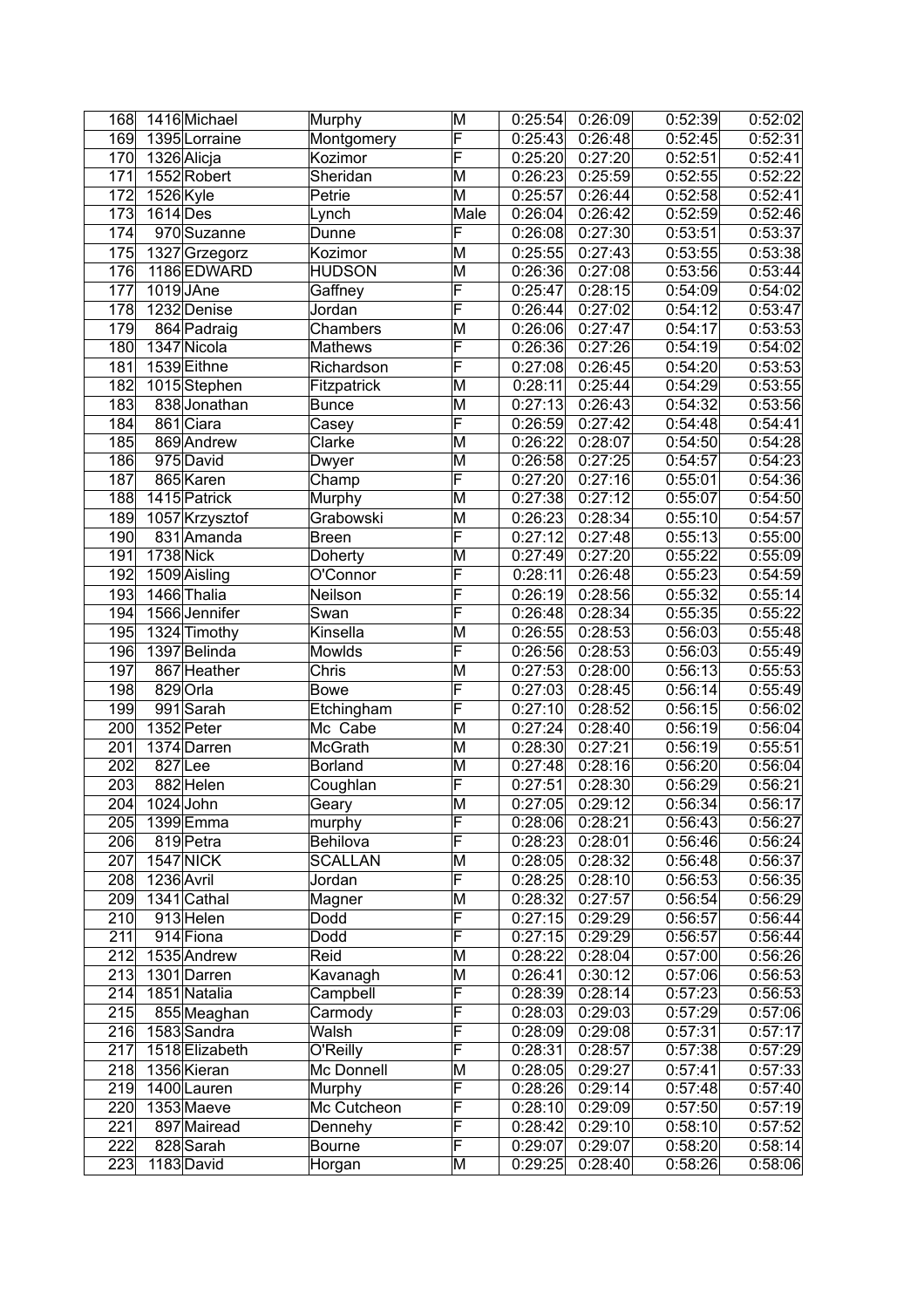| 224 | 1544 Mike        |                         | Ryan           | M                       |         | 0:58:09 | 0:58:30 | 0:58:15 |
|-----|------------------|-------------------------|----------------|-------------------------|---------|---------|---------|---------|
| 225 |                  | 1320 Richard            | Kennedy        | $\overline{\mathsf{M}}$ | 0:28:29 | 0:29:47 | 0:58:31 | 0:58:16 |
| 226 |                  | 1467 Caoimhe            | <b>Newell</b>  | F                       | 0:28:41 | 0:29:43 | 0:58:40 | 0:58:24 |
| 227 |                  | 1387 Emma               | Menton         | F                       | 0:28:23 | 0:29:59 | 0:58:41 | 0:58:22 |
| 228 | 1510 Tim         |                         | O'Donnell      | M                       | 0:28:42 | 0:29:46 | 0:58:45 | 0:58:28 |
| 229 |                  | 1504 Siobhan            | O Driscoll     | $\overline{\mathsf{F}}$ | 0:28:32 | 0:30:00 | 0:58:47 | 0:58:32 |
| 230 |                  | 833 Kiva                | <b>Brennan</b> | $\overline{\mathsf{F}}$ | 0:28:14 | 0:30:09 | 0:58:49 | 0:58:22 |
| 231 |                  | 1369 Patrick            | McElroy        | M                       | 0:27:51 | 0:30:52 | 0:58:53 | 0:58:42 |
| 232 |                  | 873 Margaret            | Collins        | F                       | 0:29:36 | 0:28:42 | 0:58:57 | 0:58:19 |
| 233 | $818$ Joe        |                         | behan          | F                       | 0:29:18 | 0:29:33 | 0:59:08 | 0:58:51 |
| 234 | 817Joe           |                         | behan          | F                       | 0:29:24 | 0:29:28 | 0:59:08 | 0:58:52 |
| 235 | 1570 lan         |                         | Tolan          | M                       | 0:29:47 | 0:28:46 | 0:59:09 | 0:58:33 |
| 236 |                  | 1962 Gerry              | Day            | M                       | 0:28:48 | 0:29:43 | 0:59:10 | 0:58:31 |
| 237 |                  | 898 DOMHNALL            | <b>DERVAN</b>  | M                       | 0:29:41 | 0:29:19 | 0:59:20 | 0:59:00 |
| 238 |                  | 866 Angela              | Charlton       | F                       | 0:29:39 | 0:29:04 | 0:59:21 | 0:58:43 |
| 239 |                  | 1515 John Joe           | O'Neill        | M                       | 0:30:13 | 0:28:58 | 0:59:38 | 0:59:11 |
| 240 |                  | 859 Caoimhe             | Carton         | F                       | 0:29:03 | 0:30:10 | 0:59:39 | 0:59:13 |
| 241 |                  | 839 Aoife               | <b>Burke</b>   | F                       | 0:29:16 | 0:30:01 | 0:59:43 | 0:59:17 |
| 242 |                  | 1029 Colm               | Goodson        | M                       | 0:30:16 | 0:29:03 | 0:59:46 | 0:59:19 |
| 243 |                  | 889Shane                | Cummins        | M                       | 0:28:33 | 0:30:28 | 0:59:49 | 0:59:00 |
| 244 | 1339 Ray         |                         | Lowry          | $\overline{\mathsf{M}}$ | 0:29:10 | 0:30:25 | 0:59:50 | 0:59:35 |
| 245 |                  | 1307 Sheila             | Kelly          | F                       |         | 0:59:34 | 0:59:55 | 0:59:34 |
| 246 |                  | 1364 Gemma              | McDermott      | $\overline{\mathsf{F}}$ | 0:28:50 | 0:30:56 | 0:59:57 | 0:59:46 |
| 247 |                  | 722 DÂ <sub>i</sub> ire | Nolan          | M                       | 0:29:47 | 0:29:43 | 1:00:15 | 0:59:30 |
| 248 |                  | 1141 Deirdre            | Hayes          | $\overline{\mathsf{F}}$ | 0:29:39 | 0:30:26 | 1:00:28 | 1:00:04 |
| 249 |                  | 890 Deirdre             | Cunningham     | $\overline{\mathsf{F}}$ | 0:29:22 | 0:30:41 | 1:00:31 | 1:00:03 |
| 250 | <b>1218 Mick</b> |                         | Jones          | M                       | 0:30:04 | 0:30:56 | 1:01:18 | 1:01:00 |
| 251 |                  | 1318 Hannah             | kennedy        | F                       | 0:28:58 | 0:32:21 | 1:01:26 | 1:01:18 |
| 252 |                  | 1330 Eadaoin            | Langan         | F                       | 0:31:26 | 0:29:36 | 1:01:27 | 1:01:03 |
| 253 | 1325 Brid        |                         | Kirwan         | F                       |         | 1:00:55 | 1:01:28 | 1:00:55 |
| 254 |                  | 1316 Cassie             | Kennedy        | F                       | 0:30:23 | 0:30:59 | 1:01:29 | 1:01:22 |
| 255 |                  | 1021 Gillian            | Gannon         | F                       | 0:29:36 | 0:31:19 | 1:01:33 | 1:00:55 |
| 256 |                  | 1595 Anna               | Winton         | F                       | 0:29:24 | 0:31:41 | 1:01:38 | 1:01:04 |
| 257 |                  | 1315 Heather            | Kennedy        | F                       | 0:31:22 | 0:29:59 | 1:01:45 | 1:01:20 |
| 258 |                  | 1030 Valerie            | Gorman         | F                       | 0:30:42 | 0:30:46 | 1:01:52 | 1:01:28 |
| 259 |                  | 1488 Paddy              | Nichol         | M                       | 0:31:00 | 0:30:27 | 1:01:52 | 1:01:27 |
| 260 |                  | 1344 Marcin             | Maj            | M                       | 0:30:24 | 0:31:15 | 1:01:59 | 1:01:39 |
| 261 |                  | 853 Alba                | Campus         | F                       | 0:31:01 | 0:30:33 | 1:02:00 | 1:01:34 |
| 262 |                  | 1351 Daniela            | Mazzoleni      | $\overline{\mathsf{F}}$ | 0:31:06 | 0:30:32 | 1:02:02 | 1:01:38 |
| 263 |                  | 1550 Rachel             | Shaughnessy    | F                       | 0:30:09 | 0:31:47 | 1:02:04 | 1:01:56 |
| 264 |                  | $1551$  niamh           | Sheridan       | $\overline{\mathsf{F}}$ | 0:30:38 | 0:31:07 | 1:02:06 | 1:01:45 |
| 265 |                  | 940 Etaoin              | Doyle          | F                       | 0:30:33 | 0:31:13 | 1:02:06 | 1:01:46 |
| 266 |                  | 1340 Roisin             | Magee          | F                       | 0:30:20 | 0:31:32 | 1:02:15 | 1:01:51 |
| 267 |                  | 835 Stacy               | <b>Browne</b>  | F                       | 0:29:52 | 0:32:08 | 1:02:18 | 1:01:59 |
| 268 |                  | 1069 Sydney             | Green          | F                       | 0:30:28 | 0:31:34 | 1:02:23 | 1:02:02 |
| 269 |                  | 1564 Kerrie Anne        | Steele         | F                       | 0:30:26 | 0:31:26 | 1:02:24 | 1:01:52 |
| 270 |                  | 1346 Cloé               | Martin         | F                       | 0:31:29 | 0:30:42 | 1:02:27 | 1:02:11 |
| 271 |                  | 863 Eimear              | Chambers       | F                       | 0:30:34 | 0:31:15 | 1:02:28 | 1:01:49 |
| 272 |                  | $1543$ Mark             | Ryan           | M                       | 0:29:59 | 0:32:21 | 1:02:42 | 1:02:20 |
| 273 |                  | 1863 Martin             | Corrigan       | M                       | 0:31:10 | 0:31:12 | 1:02:53 | 1:02:22 |
| 274 |                  | 967 Joan                | Dunne          | $\overline{\mathsf{F}}$ | 0:30:57 | 0:31:41 | 1:02:53 | 1:02:38 |
| 275 |                  | 824 Anthony             | <b>Bolton</b>  | $\overline{\mathsf{M}}$ | 0:29:11 | 0:33:25 | 1:03:04 | 1:02:36 |
| 276 |                  | 1018 Anthony            | Foronato       | M                       | 0:30:17 | 0:32:19 | 1:03:04 | 1:02:37 |
| 277 |                  | 874 Sarah               | Connaughton    | $\overline{\mathsf{F}}$ | 0:29:50 | 0:32:46 | 1:03:05 | 1:02:37 |
| 278 |                  | $1465$ Shay             | Neary          | M                       | 0:30:56 | 0:31:55 | 1:03:18 | 1:02:52 |
| 279 |                  | 844 Martin              | <b>Byrne</b>   | $\overline{\mathsf{M}}$ | 0:30:54 | 0:32:01 | 1:03:24 | 1:02:55 |